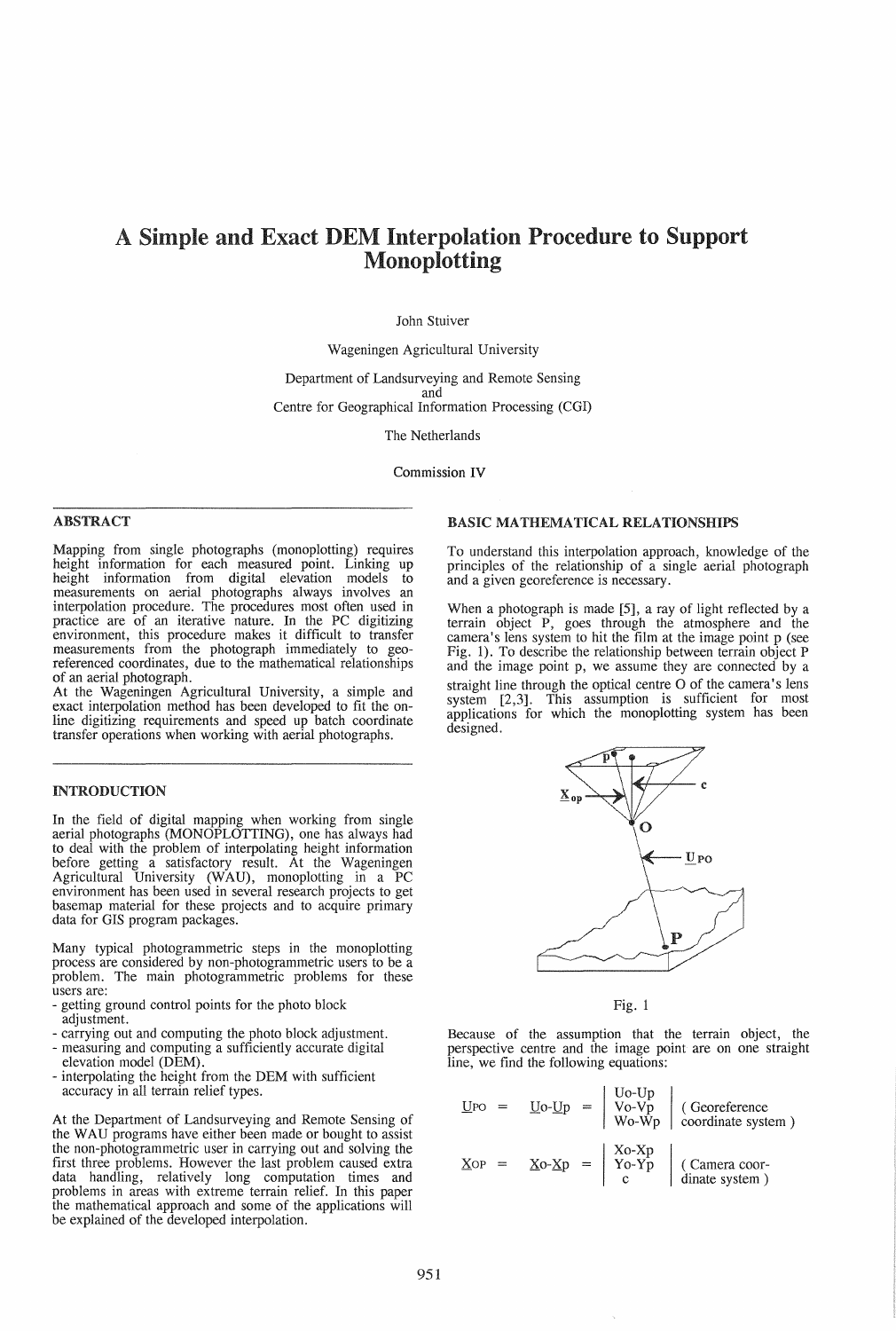So:  $\text{U}$ PO =  $\mu$ p · R · Xop [1]

 $\mu$ p = length factor  $R =$  rotation matrix [3x3] (camera orientation)  $C =$  cameraconstant

The length factor  $\mu$ p takes care of the difference between the light ray's path from P to O as expressed in  $U$ Po and the light path from 0 to P as expressed in R·Xop.

The problem of monoplotting is finding the terrain coordinates UP, VP, WP when the camera coordinates Xp, Yp of the image points are known. It is clear from the derivation of relationship [l} that this is possible only if the position of the perspective centre is known in both the camera system and the georeference system. Furthermore, the camera orientation  $(R)$  and the length factor  $\mu$ p should be known.

The position of the perspective centre and the camera's orientation is easily computed by means of a numerical restitution. These parameters of the numerical restitution can only be found if at least three image points for which the vector Xop is known and their corresponding georeferenced coordinates (ground control points) in position and height are known.

When R and Uo, Vo, Wo are known, the problem of monoplotting is to find the coordinates Up, Vp, Wp for each point for which Xp and Yp are known. From equation [1] follows:

$$
\left|\begin{array}{cc} Up \\ Vp \\ Wp \end{array}\right| = \left|\begin{array}{cc} Uo \\ Vo \\ Wo \end{array}\right| - \mu p \cdot R \quad \left|\begin{array}{cc} Xp-Xo \\ Yp-Yo \\ C \end{array}\right| \quad [2]
$$

For each measured image point there are three equations with four unknown quantities:

four unknown quantities:<br>- the georeferenced coordinates of the image point (Up,Vp,Wp)

- the length factor  $\mu$ p.

Additional information is needed for monoplotting:

- the height Wp.

### BASIC PRINCIPLES OF THE INTERPOLATION **METHOD**

When the first prototype of the monoplotting program package was developed in 1986 at the WAU, height information had to be introduced by means of the computer's keyboard for every measured point. This cumbersome operation did not give too many problems in flat or hilly terrain with medium and small scale photography. However it could not be denied that an automated procedure to find the height from a pre-determined DEM would reduce mistakes during measuring, speed up the whole monoplotting process and make this process more accessible to nonphotogrammetric users. To achieve this, an interpolation procedure needed to be developed according to the mathematical equations of monoplotting.

As stated earlier, every vector goes through the perspective centre. One vector is orthogonally defined to the georeference of the ground control points. This vector is parallel to the height axis (W) and perpendicular to the plain defined by the  $U$ ,  $\bar{V}$  axis (see Fig 2).



Fig.2

This means that a perpendicular plain to the U, V axis of the georeference can always be defined for every image point except for the image point which lies in the extension of vector ON. This image point is also referred to as the nadir point (see Fig. 3).



Fig. 3

Using the reference height  $(W=0)$  of the georeference's origin and the image point's  $X, Y$  coordinates, the  $U, V$ position of the image point can be determined by using equation [2]. This means that every image point except the nadir point defines a plain which pivots around the vector ON (see Fig. 4).





The correct height needed to compute the corresponding U, V coordinates of an image point can be found on the vector OP. When introducing a DEM into the computation, the minimum and maximum heights of the DEM are used to speed up the computation because the correct height and position lie between the two points Pmax and Pmin on the vector OP (see Fig. 5).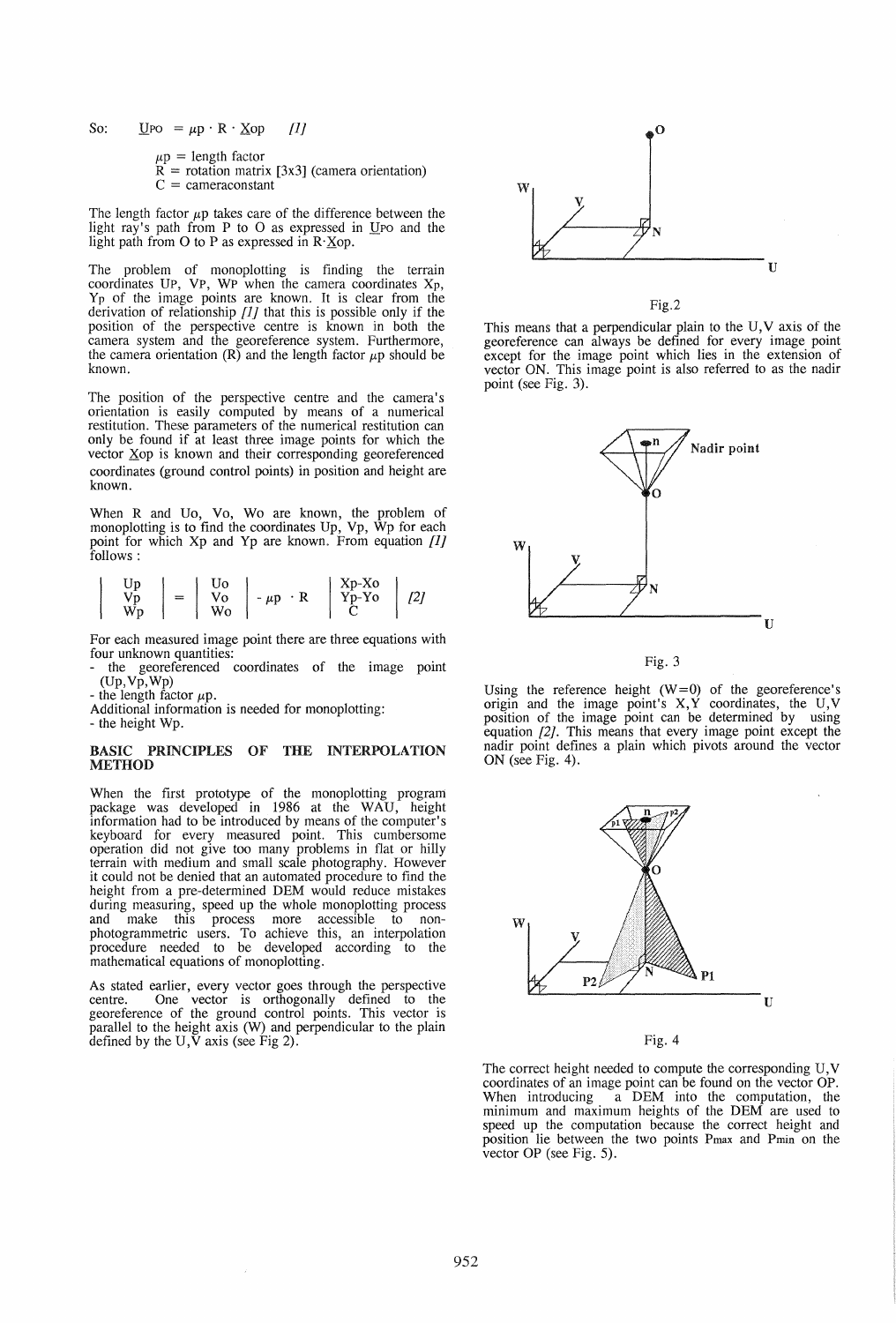

Fig. 5

The vector PmaxPmin also defines at the same time a cross- section along the surface of the DEM between the points N and P.(see Fig. 6).



Fig. 6

The cross-section is built up of one or more vector segments. The correct U, V, W coordinates of a given image point are found simultaneously by intersecting the vector PmaxPmin with the vector segment of the cross-section where the U, V coordinates lie between the starting and finishing points of one of the given vector segments (see Fig. 7).



The intersection of the vector PmaxPmin with the crosssection can however give more than one result as seen in Fig. 8.

 $\bar{\bar{z}}$ 



Using the properties of the central projection of the aerial photograph, the computed point nearest to the perspective centre is the correct one. This point reflects the ray of light during exposure. The other points cannot be seen from this perspective centre. By ordering the vector segments of the cross-section according to their nearest distance over the surface of the DEM to the point N, the correct solution will always be found first (see Fig 9).



CHECKS NEEDED BEFORE INTERPOLATION

There are three situations which need to be studied before the intersection can take place. These are :

- 
- when the image point is the nadir point.<br>
when the vector PmaxPmin begins and/or ends within a triangle or gridcell of a DEM.<br>
when the selected vector segment of the cross-section
- coincides with the vector PmaxPmin.

Although it is highly unlikely that the measured image point is the nadir point and the vector segment coincides with the vector PmaxPmin will occur, these situations are checked to allow the program to be as robust as possible.

The consistency of the result is also dependent upon the DEM type being used. A TIN DEM is preferred to a grid because the triangles that are formed define a flat surface. Every vector segment passing through a given U, V coordinate will always give the same height coordinate. However when using a grid DEM the four corner points defining a gridcell do not necessarily have to define a flat surface. In this case it is assumed when using a grid DEM that this influence is not significant [6]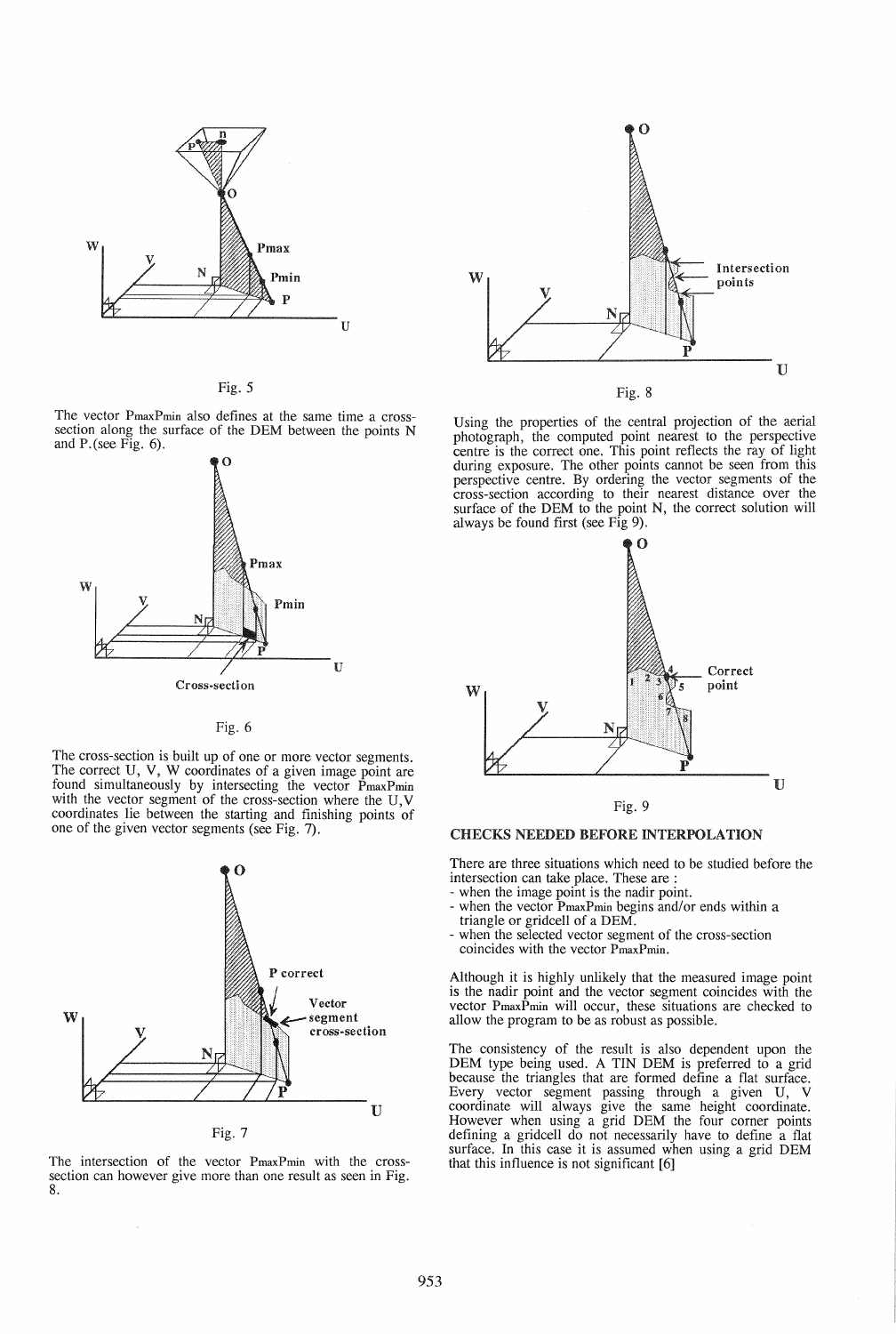As can be seen in Fig. 3, the nadir point's position (N) in V, V is already known. To be able to carry out the computation, at least one vector segment of a cross-section is needed. Therefore every cross-section's vector segment going through this point will give the height coordinate. A vector parallel to the *V* axis through the point N is used to define the direction of the cross-section (see Fig 10).



Fig. 10

By intersecting this vector with the first rib of the DEM's triangle or gridcell in positive and negative direction, the required vector segment can be found. (see Fig 11a and llb).







Fig llb

The computation can now be carried out as previously described.

In the case when the vector PmaxPmin begins and/or ends within a triangle or gridcell of a DEM, these points must also must be extended until a rib of the DEM is intersected. This once again gives the required vector segment to start the interpolation procedure.

In the case of the vector PmaxPmin coinciding with the vector segment of the cross-section, an infinite number of solutions can be found between the points Pmax and Pmin (see Fig.  $12)$ 



Fig. 12

The ray of light reflected by the terrain during exposure follows exactly the slope of the terrain's surface. In this case the starting point of the vector segment is considered to be the correct point because it is the nearest to the perspective centre.

#### FINAL REMARKS

A procedure to superimpose georeferenced points only known in U,V has also been developed using the same mathematical principles. The direction of the cross-section needed is determined by the U, V coordinates of the new perspective centre (Vo, Yo). The cross-section begins at this point and ends at the given point. The cross-section must be extended at both ends to find an intersection point with one of the ribs of the DEM. Thereafter height can know be easily interpolated. By using the inverted equation of  $[2]$ , it is then possible to compute the image coordinates.

The computation time is dependent upon the number of segments of the cross-section used. Naturally in mountainous terrain the computation time will be longer than in flat or hilly terrain types. Tests have proven this interpolation is fast enough to be used during digitizing. However this procedure was implemented in a separate data transfer program instead of integrating it into a digitizing procedure. The reason for this was to not disturb the existing digitizing know-how built up by the people measuring from photographs and maps. By making a seperate data transfer program a wider group of people could be assisted within the existing research projects.

The interpolation procedure is applicable in both a TIN and grid DEM. Extracting a cross-section out of both DEM types are wellknown procedures. The rest of the interpolation

Once the image point has been transferred to Pmax and Pmin, the rest of the procedure takes place within the georeference coordinate system.

#### ACKNOWLEDGMENTS

I wish to express my appreciation to Ir. R. G. Verwaal of engineering bureau GEODELTA in Delft, The Netherlands, for his contribution in the development of the programs based on this procedure.